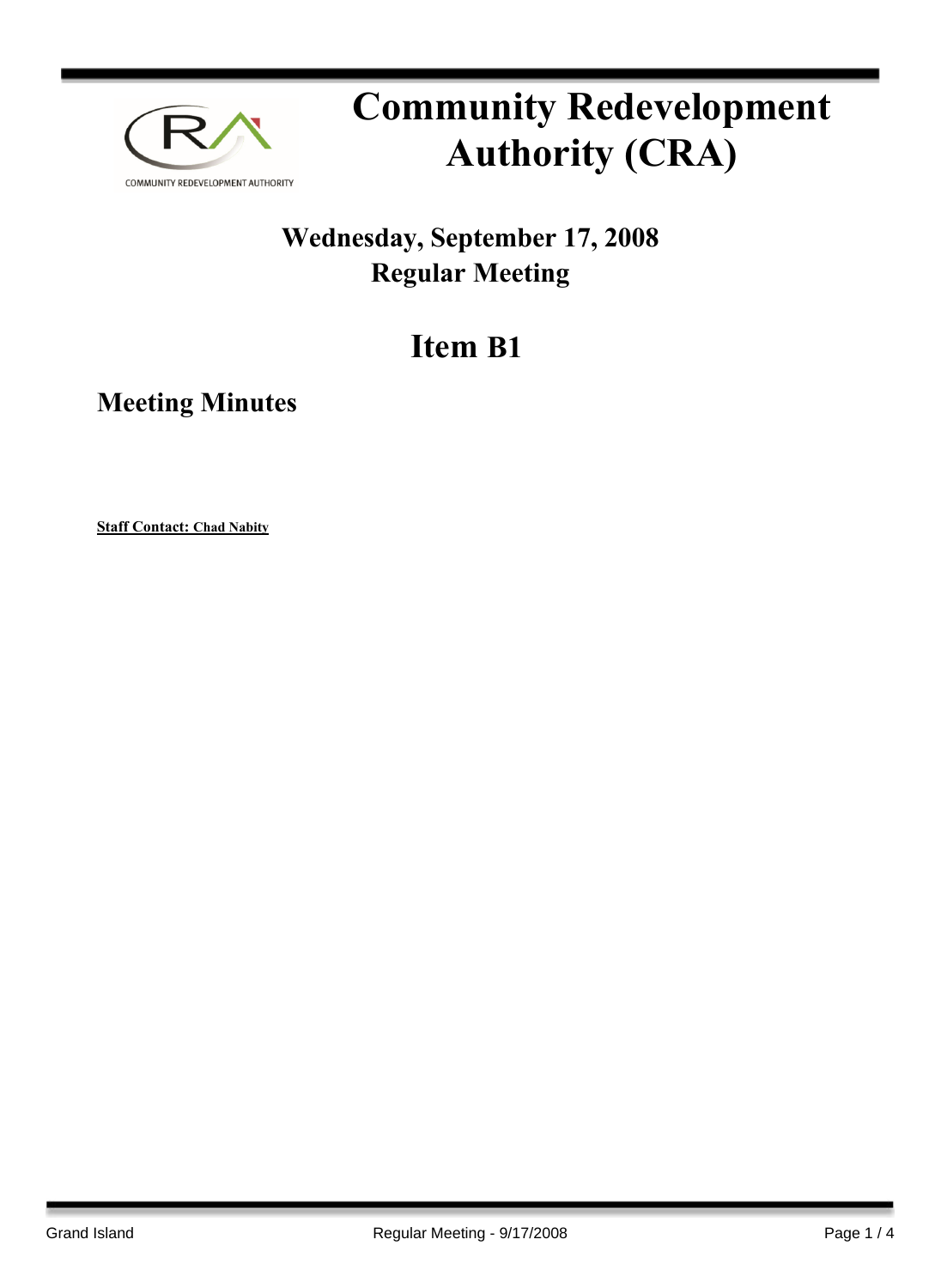#### OFFICIAL PROCEEDINGS

#### MINUTES OF

#### COMMUNITY REDEVELOPMENT AUTHORITY MEETING OF August 13, 2008

Pursuant to due call and notice thereof, a Regular Meeting of the Community Redevelopment Authority of the City of Grand Island, Nebraska was conducted on July 13, 2008 at City Hall 100 E First Street. Notice of the meeting was given in the August 7, 2008 Grand Island Independent.

- 1. CALL TO ORDER Chair Barry Sandstrom called the meeting to order at 4:00 p.m. The following members were present: Barry Sandstrom, Tom Gdowski, Sue Pirnie, and Glen Murray. Also present were; Director, Chad Nabity; Secretary Rose Woods; CRA Attorney; Duane Burns, Finance Director, Dave Springer; Council Liaison; Peg Gilbert Grand Island Independent Reporter, Tracy Overstreet, Paul Warshauer and Tanya Janulewicz. Sandstrom stated this was a public meeting subject to the open meeting laws of the State of Nebraska. He noted that the requirements for an open meeting were posted on the wall easily accessible to anyone who would like to read through them.
- 2. APPROVAL OF MINUTES. A motion for approval of the Minutes for the July 7, 2008 CRA Meeting was made by Pirnie, and seconded by Murray. Upon roll call vote, all present voted aye. Motion carried unanimously.
- 3. APPROVAL OF FINANCIAL REPORTS. Springer reviewed the financial reports for the period of July 1 through July 31, 2008. He noted revenue in the amount of \$70,542 and expenses in the amount of \$63,018 for the month. Total cash was \$1,141,279. Motion by Murray, second by Gdowski, to approve the financial reports. Upon roll call vote, all present voted aye. Motion carried unanimously.
- 4. APPROVAL OF BILLS. The bills were reviewed by the Authority. Motion made by Elliot, second by Pirnie, to approve the bills in the amount of \$42,847.50. Upon roll call vote all present voted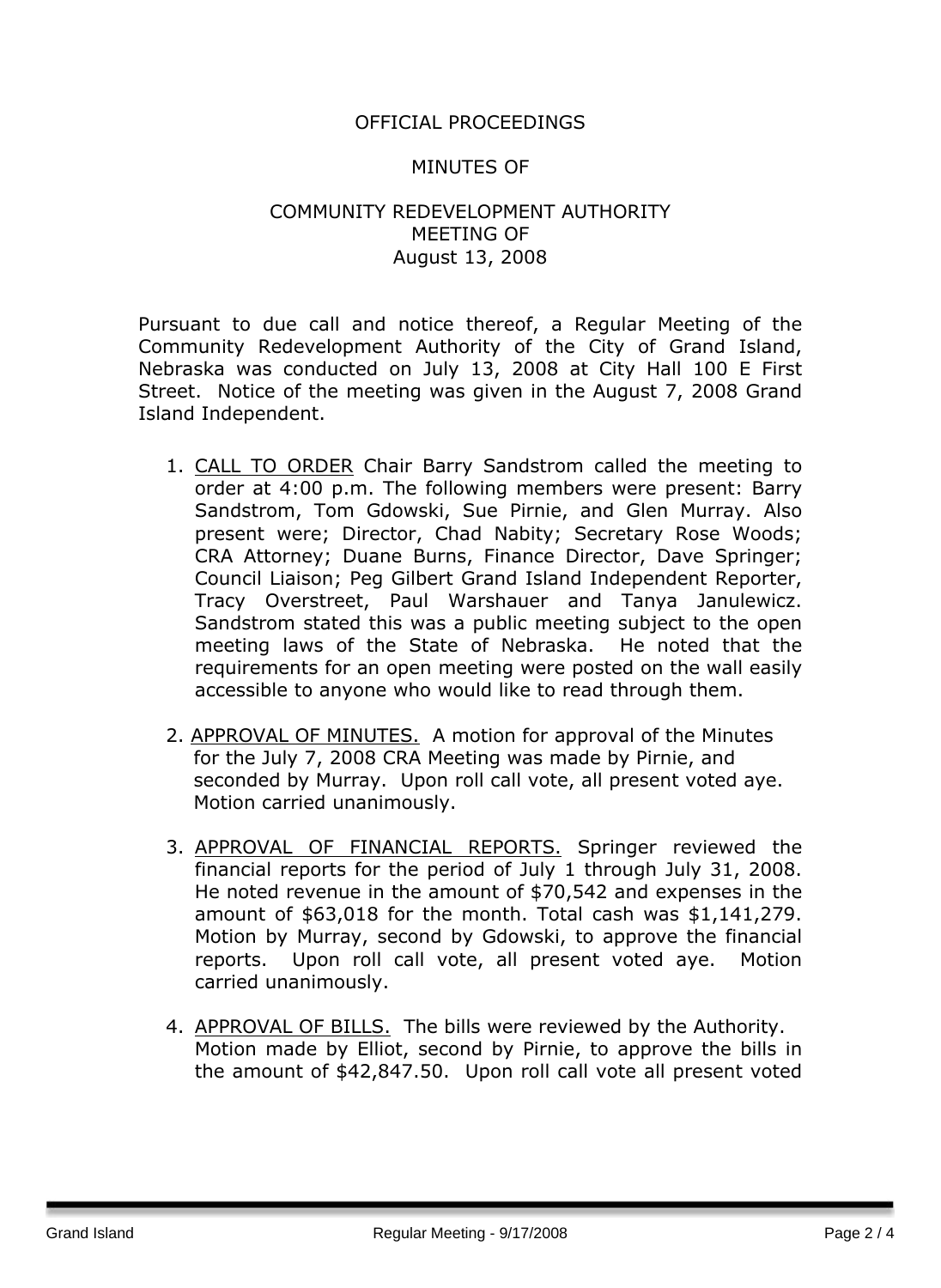aye. Motion carried unanimously to approve the payment of bills in the amount of \$42,847.50.

5. CONSIDERATION OF PROPOSAL FROM PAUL WARSHAUER REGUARDING PLANS FOR THE MASONIC TEMPLE AND SURROUNDING BUILDINGS IN DOWNTOWN GRAND ISLAND. Nabity explained Paul Warshauer is the owner of the Masonic Temple building; it's one of the classic historic buildings in downtown Grand Island. This building is grandfathered into the old building codes however the fire code for the building is not and its needs to be updated. There are life safety issues that need to be done to bring it up to code. CRA Director Chad Nabity said city building and fire inspectors prepared a list of needed upgrades the Masonic Temple in 1985, but the changes have never been carried out. Until two years ago, the temple was used by a private organization intimately familiar with the building lay out and exits so modernization of the fire safety codes were not mandated, Nabity said.Currently the State of NE and the State Fire Marshall are no longer allowing buildings to be grandfathered in. Buildings must now be upgraded to meet fire code.

The request from Warshauer is to help fund a life safety study, Warshauer will pay for a \$10,000 master development plan, but he sought help on the \$17,700 cost of the life/safety review because it involved more than just his building.

Nabity stated, in order to do a life safety study you need to have a master plan first because you need to know what the building is going to be used for. Warshauer wants to do a dinner theatre up on the fifth or sixth floor. This would require fire sprinklers and fire escapes. BVH is the Architect on the project they are designing the master plan, and the fire escapes, they are designing all the things needed to up date the building. They will also be working with the city officials the building department and the fire department to get approval of those plans. That is what Warshauer is asking the CRA to help fund.

Warshauer said the review would also include neighboring properties because the current proposal is for design of an exterior fire escape that would be in the "air space" above other downtown buildings, but also utilized by occupants in those buildings. "The real issue is where to put those fire escapes", he said. Warshauer has until August 20<sup>th</sup> to submit a plan and